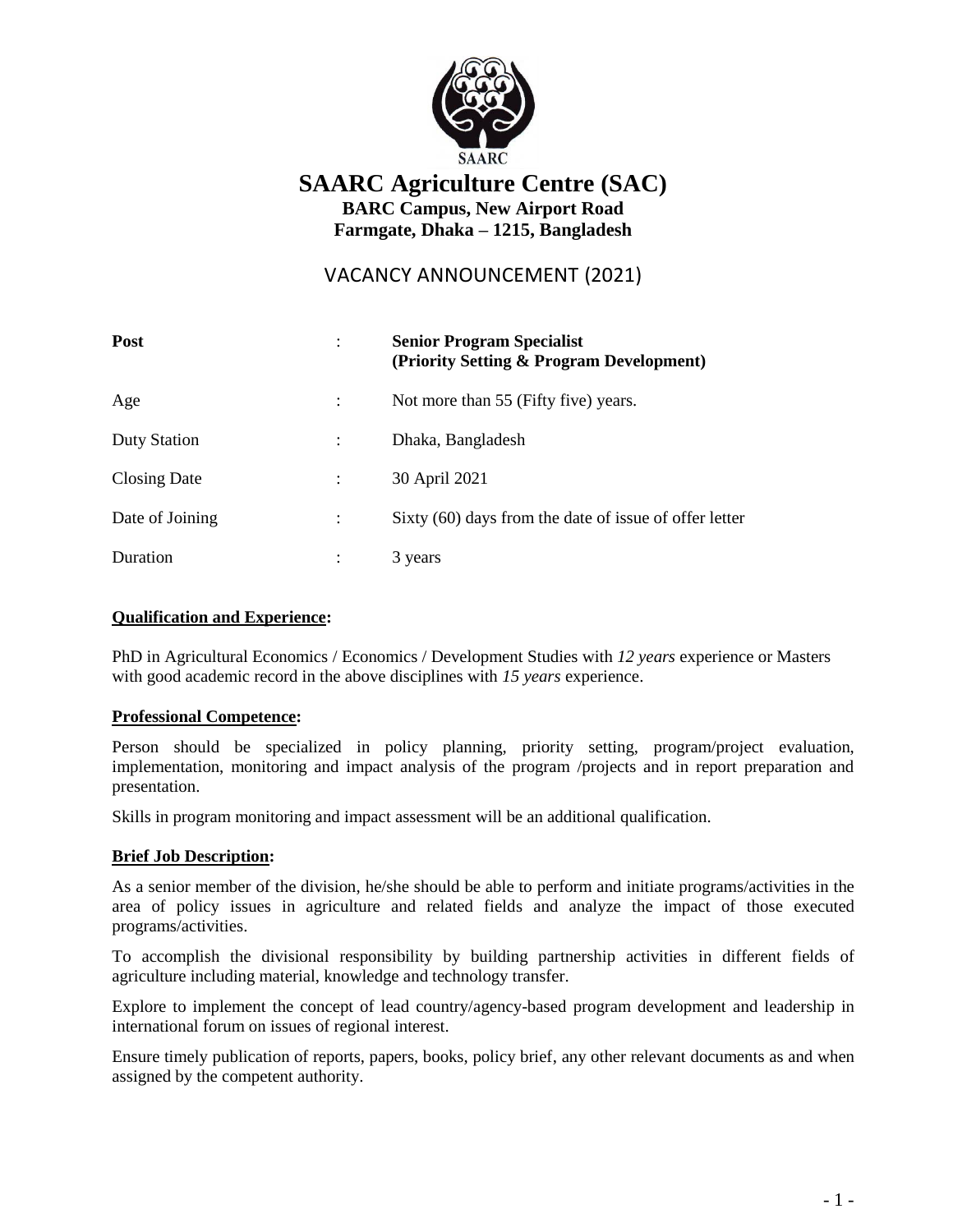## **Allowances, facilities and benefits:**

The sending government shall protect the salary and meet the cost of transfer passages for his/her family including personal effects. In addition, he/she will receive the following allowances from SAC:

| $\vert$ 1. | <b>Living Allowance</b>                                   | US \$1,225.00 (US Dollar One Thousand Two Hundred Twenty<br>five) only per month $(50 % US Dollar & 50 % Taka)$ .                                                                                                                                                                                                                                                                                                                                                                                                                                                                                                                                                                                                                                                                                                                                                                                                                     |
|------------|-----------------------------------------------------------|---------------------------------------------------------------------------------------------------------------------------------------------------------------------------------------------------------------------------------------------------------------------------------------------------------------------------------------------------------------------------------------------------------------------------------------------------------------------------------------------------------------------------------------------------------------------------------------------------------------------------------------------------------------------------------------------------------------------------------------------------------------------------------------------------------------------------------------------------------------------------------------------------------------------------------------|
| 2.         | Daily Allowance in lieu of<br><b>House rent allowance</b> | In the absence of residential accommodation on first arrival, per<br>diem in lieu of house rent allowance @ US Dollar 150. 00 (One<br>hundred and Fifty dollar) per day up to a maximum of 21 days for<br>hotel accommodation. An accompanying spouse and up to two of<br>the dependent children below the age of 21 years will get 50 per<br>cent of Daily Allowance. The daily allowance for professional<br>stuff at SAARC Agriculture Centre, Dhaka, Bangladesh is US<br>Dollar 150.00 (One hundred and Fifty dollar) per day. The<br>Regional Centers shall try to find and finalize lease deed for<br>suitable accommodation within this period of time. In case a<br>suitable accommodation is not available within this period, the<br>actual cost of hotel accommodation will be reimbursed to the<br>professional staff subject to his /her entitled rental ceiling.<br>(Not applicable for professionals from Bangladesh). |
| 3.         |                                                           | Residential Accommodation Professional Staff of the Regional Centre's are presently entitled<br>to <i>unfurnished</i> accommodation within the rental ceiling of US \$<br>637.00 (US Dollar Six Hundred and Thirty-seven) only in<br>equivalent local currency of Taka per month.                                                                                                                                                                                                                                                                                                                                                                                                                                                                                                                                                                                                                                                     |
| 4.         | <b>Furniture Grant</b>                                    | The Professional Staff shall be entitled for one time lump-sum<br>furnishing/settlement grant of US \$ 2,000.00 (US Dollar Two<br>Thousand) only.                                                                                                                                                                                                                                                                                                                                                                                                                                                                                                                                                                                                                                                                                                                                                                                     |
| 5.         | <b>Children's Education</b><br><b>Allowance</b>           | Professional Staff shall be entitled to reimbursement of 90% of<br>school Tuition Fees including admission, registration and other<br>compulsory charges subject to an annual ceiling of US\$ 1,500.00<br>per child for a maximum of two children between the age of 5 to<br>21 years i.e., children up to Grade XII / A-Level on presentation<br>of actual receipt.                                                                                                                                                                                                                                                                                                                                                                                                                                                                                                                                                                  |
| 6.         | <b>Medical Allowance</b>                                  | Professional staff shall be entitled to reimbursement of actual<br>expenses on medical treatment for self, spouse and dependent<br>children subject to an annual ceiling of US \$ 1,500.00 including<br>80%<br>reimbursement<br>hospitalization<br>charges.<br>of<br>N <sub>o</sub><br>reimbursement shall be made for medicines purchased without<br>doctor's prescription and on optical frames/glasses/lenses, dental<br>treatments like- dentures, scaling, and surgeries for the purposes<br>of beautification, health care products and health foods.                                                                                                                                                                                                                                                                                                                                                                           |
| 7.         | <b>Home Leave Allowance</b>                               | Professional Staff shall be entitled to Home Leave Passage for<br>Economy class for self, spouse and two dependent children once<br>in their tenure and only after completing 18 months of continuous<br>service. No daily allowance or any expenditure on account of stop<br>- over and transfer charges from and to airport shall be entitled.                                                                                                                                                                                                                                                                                                                                                                                                                                                                                                                                                                                      |
| 8.         | Other(s)                                                  | All other entitlements will be born as per SAARC Harmonize<br>rules.                                                                                                                                                                                                                                                                                                                                                                                                                                                                                                                                                                                                                                                                                                                                                                                                                                                                  |